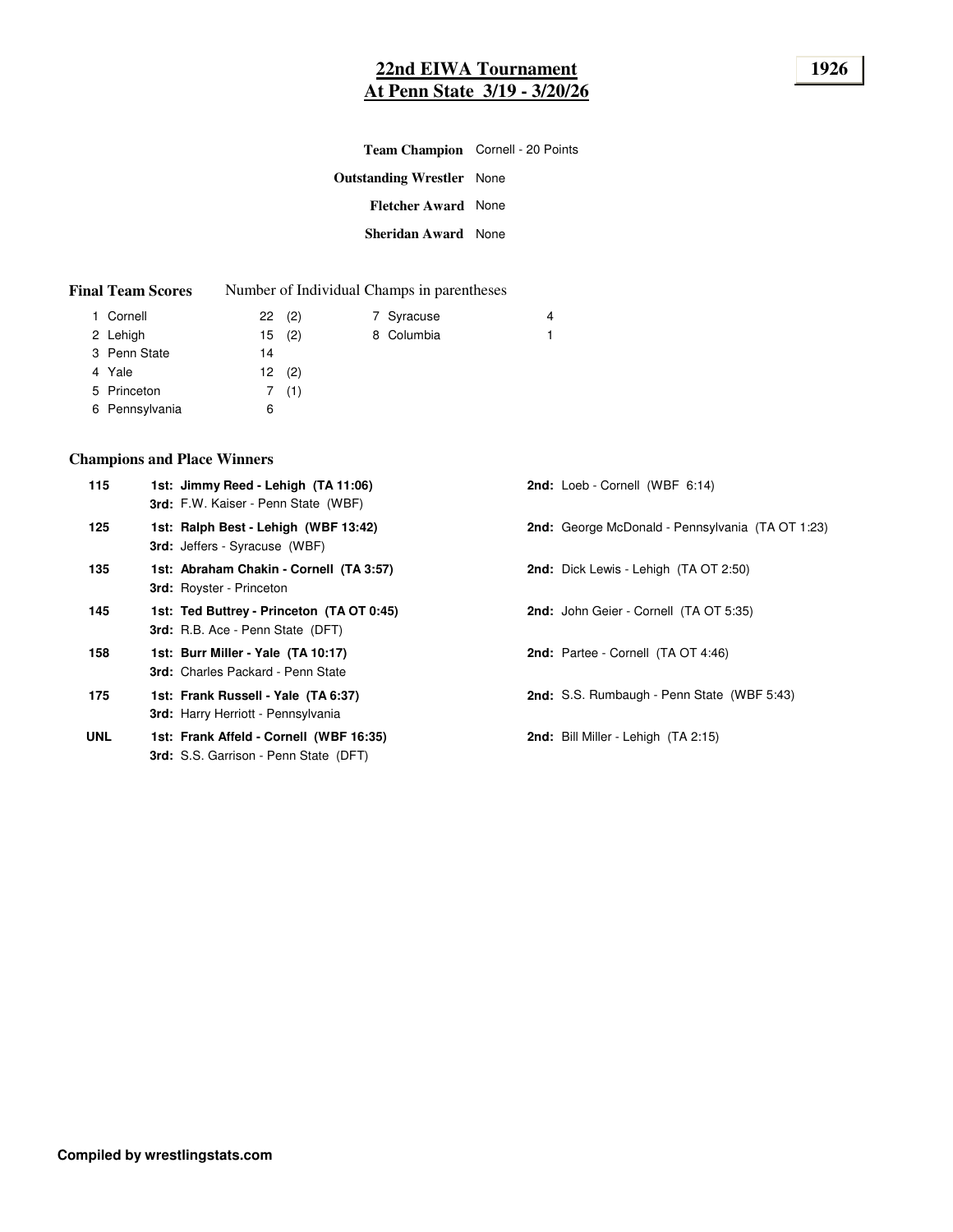# **3/19/1926 and 3/20/1926 at Penn State 1926 EIWA Championship Page 1 of 4**

# **115 Weight Class**

| Kline, Syracuse             |                       |                    |                     |
|-----------------------------|-----------------------|--------------------|---------------------|
|                             | Covell TA OT 5:42     |                    |                     |
| Covell, Columbia            |                       |                    |                     |
|                             |                       | Jimmy Reed TA 6:28 |                     |
| Jimmy Reed, Lehigh          |                       |                    |                     |
|                             | Jimmy Reed TA 7:21    |                    |                     |
| Cliff Servais, Pennsylvania |                       |                    |                     |
| Loeb, Cornell               |                       |                    | Jimmy Reed TA 11:06 |
|                             | Loeb Fall 4:52        |                    |                     |
| Fujiyama, Princeton         |                       |                    |                     |
|                             |                       | Loeb TA 1:29       |                     |
| F.W. Kaiser, Penn State     |                       |                    |                     |
|                             | F.W. Kaiser Fall 6:47 |                    |                     |
| Bisson, Yale                |                       |                    |                     |

### **Consolation Bouts**

### **Second Place**

| <b>WRB Second</b>   | Covell, Columbia defeated Cliff Servais, Pennsylvania - DFT |
|---------------------|-------------------------------------------------------------|
| <b>Final Second</b> | Loeb, Cornell defeated Covell, Columbia - TA 6:14           |

## **125 Weight Class**

| Jeffers, Syracuse                            |                                                                    |                                                                                 |                       |
|----------------------------------------------|--------------------------------------------------------------------|---------------------------------------------------------------------------------|-----------------------|
| Ralph Best, Lehigh                           | Ralph Best TA 2:10                                                 |                                                                                 |                       |
| George McDonald, Pennsylvania                | George McDonald TA 2:18                                            | Ralph Best TA OT 4:34                                                           |                       |
| Taylor, Princeton                            |                                                                    |                                                                                 |                       |
| Wambach, Columbia                            | Eisenhauer TA OT 2:19                                              |                                                                                 | Ralph Best Fall 13:43 |
| Eisenhauer, Cornell                          |                                                                    | Wallace Liggett TA OT 3:42                                                      |                       |
| Conklin, Yale<br>Wallace Liggett, Penn State | Wallace Liggett TA OT 0:33                                         |                                                                                 |                       |
|                                              | <b>Consolation Bouts</b>                                           |                                                                                 |                       |
| <b>Second Place</b>                          |                                                                    |                                                                                 |                       |
| <b>WRB</b> Second                            | George McDonald, Pennsylvania defeated Jeffers, Syracuse - TA 2:35 |                                                                                 |                       |
| <b>Final Second</b>                          |                                                                    | George McDonald, Pennsylvania defeated Wallace Liggett, Penn State - TA OT 1:28 |                       |
| <b>Third Place</b>                           |                                                                    |                                                                                 |                       |
| <b>WRB Third</b>                             | Jeffers, Syracuse defeated Taylor, Princeton - DFT                 |                                                                                 |                       |
| <b>Final Third</b>                           | Jeffers, Syracuse defeated Wallace Liggett, Penn State - Fall      |                                                                                 |                       |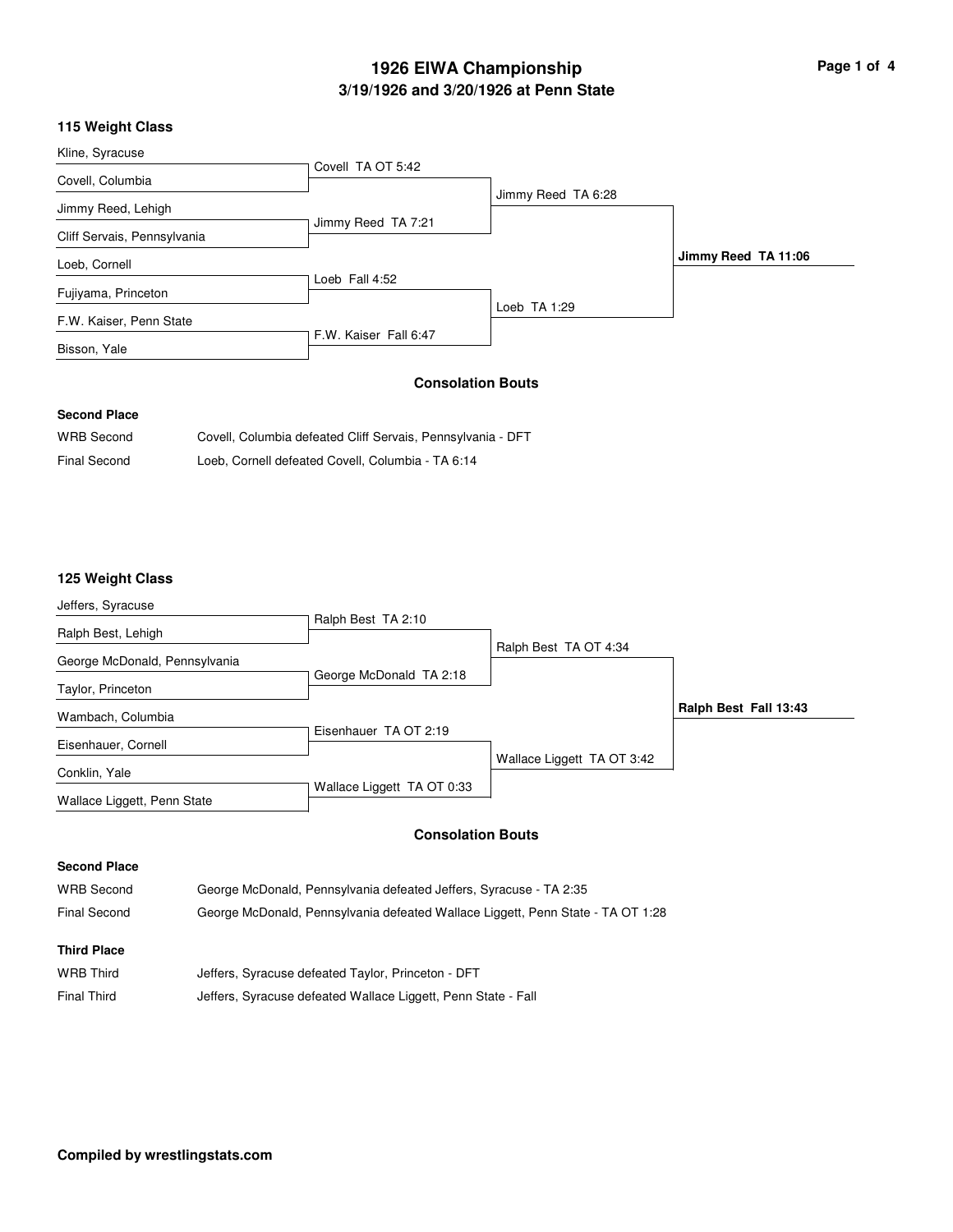# **3/19/1926 and 3/20/1926 at Penn State 1926 EIWA Championship Page 2 of 4**

### **135 Weight Class**

| Art Lilienfield, Pennsylvania |                            |                    |                        |
|-------------------------------|----------------------------|--------------------|------------------------|
|                               | Art Lilienfield TA OT 1:09 |                    |                        |
| Olliphant, Columbia           |                            |                    |                        |
| Abraham Chakin, Cornell       |                            | Abraham Chakin DFT |                        |
|                               | Abraham Chakin Fall 8:29   |                    |                        |
| Vanderpool, Syracuse          |                            |                    |                        |
| Dick Lewis, Lehigh            |                            |                    | Abraham Chakin TA 2:37 |
|                               | Dick Lewis TA 8:10         |                    |                        |
| Burrows, Yale                 |                            | Dick Lewis TA 4:42 |                        |
| Walter Liggett, Penn State    |                            |                    |                        |
| Royster, Princeton            | Royster TA 1:50            |                    |                        |
|                               |                            |                    |                        |

## **Consolation Bouts**

# **Second Place**

| <b>WRB Second</b>   | Art Lilienfield, Pennsylvania defeated Vanderpool, Syracuse - TA 1:20  |
|---------------------|------------------------------------------------------------------------|
| <b>Final Second</b> | Dick Lewis, Lehigh defeated Art Lilienfield, Pennsylvania - TA OT 2:50 |
|                     |                                                                        |
| <b>Third Place</b>  |                                                                        |
| <b>WRB</b> Third    | Royster, Princeton defeated Burrows, Yale - Fall                       |
| Final Third         | Royster, Princeton defeated Art Lilienfield, Pennsylvania              |

### **145 Weight Class**

|  | Bill Buchanan, Pennsylvania |  |
|--|-----------------------------|--|
|  |                             |  |

|                        | R.B. Ace Fall 2:11  |                       |                        |
|------------------------|---------------------|-----------------------|------------------------|
| R.B. Ace, Penn State   |                     | Bill Buchanan TA 1:59 |                        |
| Ted Buttrey, Princeton |                     |                       |                        |
| John Geier, Cornell    | Ted Buttrey TA 1:43 |                       |                        |
| Brown, Columbia        |                     |                       | Ted Buttrey TA OT 0:45 |
| Warner, Syracuse       | Warner TA OT 0:13   |                       |                        |
| Bye                    |                     | Warner Fall 8:47      |                        |
| Bill Heilman, Lehigh   | <b>Bill Heilman</b> |                       |                        |

## **Consolation Bouts**

#### **Second Place**

| <b>WRB Second</b> | John Geier, Cornell defeated R.B. Ace, Penn State - TA 6:50 |
|-------------------|-------------------------------------------------------------|
| Final Second      | John Geier, Cornell defeated Warner, Syracuse - TA OT 5:35  |

### **Third Place**

Final Third **R.B. Ace, Penn State defeated Warner, Syracuse - DFT**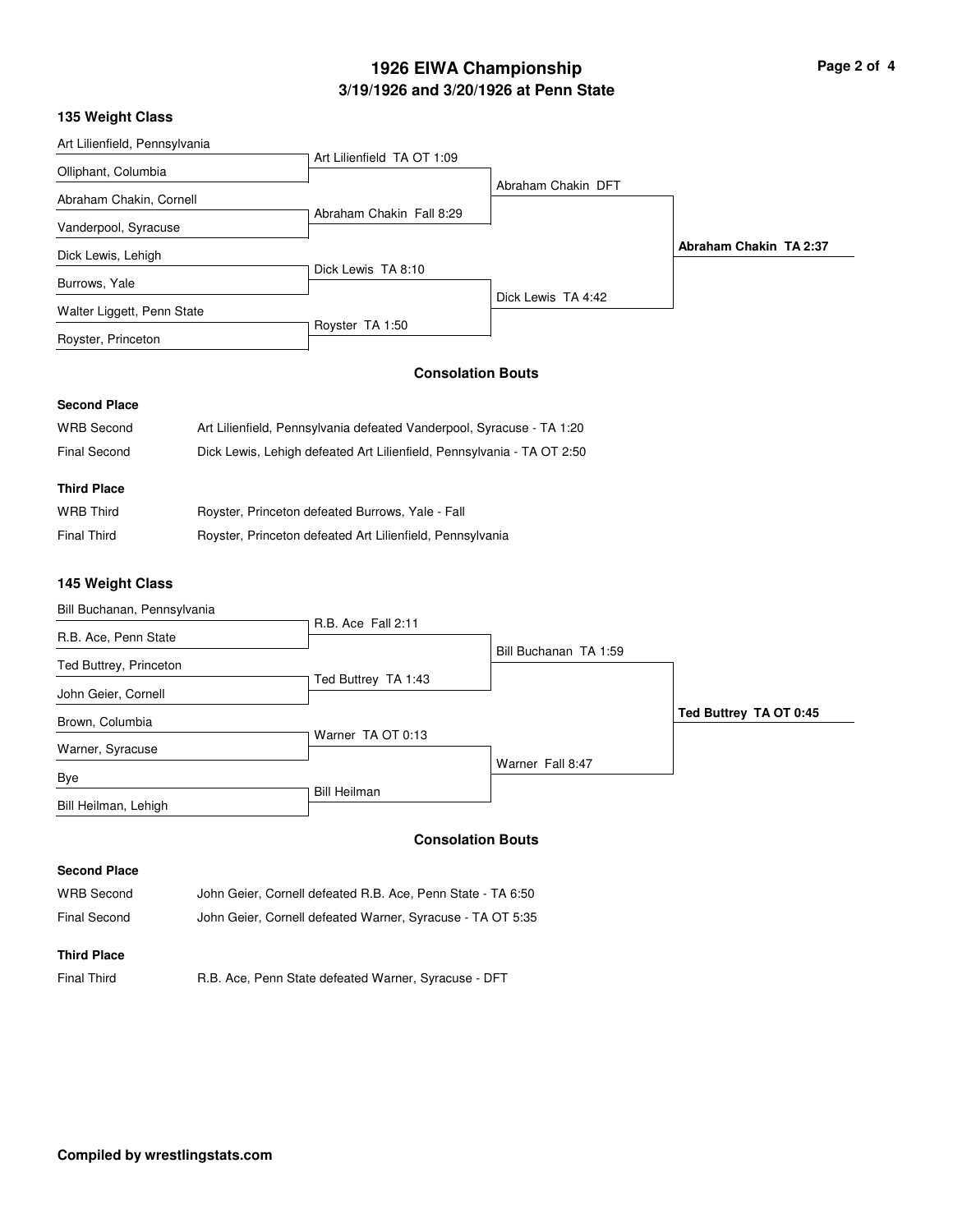# **3/19/1926 and 3/20/1926 at Penn State 1926 EIWA Championship Page 3 of 4**

### **158 Weight Class**

| Henry Williamson, Lehigh    |                         |                        |                             |
|-----------------------------|-------------------------|------------------------|-----------------------------|
| Burr Miller, Yale           | Burr Miller Fall 11:13  |                        |                             |
|                             |                         | Burr Miller Fall 13:57 |                             |
| Guy Wight, Pennsylvania     |                         |                        |                             |
| Hunsicker, Princeton        | Guy Wight Fall 7:28     |                        |                             |
| Charles Packard, Penn State |                         |                        | <b>Burr Miller TA 10:17</b> |
| Henriquez, Columbia         | Charles Packard TA 3:08 |                        |                             |
|                             |                         | Partee TA 1:46         |                             |
| Partee, Cornell             |                         |                        |                             |
|                             | Partee TA 3:57          |                        |                             |
| Phillips, Syracuse          |                         |                        |                             |
|                             |                         |                        |                             |

#### **Consolation Bouts**

## **Second Place**

| <b>WRB Second</b>   | Guy Wight, Pennsylvania defeated Henry Williamson, Lehigh - TA OT 1:38 |
|---------------------|------------------------------------------------------------------------|
| <b>Final Second</b> | Partee, Cornell defeated Guy Wight, Pennsylvania - TA 4:46             |
|                     |                                                                        |
| <b>Third Place</b>  |                                                                        |
| <b>WRB Third</b>    | Charles Packard, Penn State defeated Phillips, Syracuse                |
| <b>Final Third</b>  | Charles Packard, Penn State defeated Guy Wight, Pennsylvania           |

#### **175 Weight Class**

| Myron Sesit TA 1:12     |                                              |                                            |
|-------------------------|----------------------------------------------|--------------------------------------------|
|                         |                                              |                                            |
|                         |                                              |                                            |
|                         |                                              |                                            |
|                         |                                              |                                            |
|                         |                                              | <b>Frank Russell Fall 6:37</b>             |
| Frank Russell Fall 7:09 |                                              |                                            |
|                         |                                              |                                            |
|                         |                                              |                                            |
|                         |                                              |                                            |
|                         |                                              |                                            |
|                         | Harry Herriott Fall 5:48<br>Howard Fall 5:38 | Harry Herriott RD<br>Frank Russell TA 4:45 |

## **Consolation Bouts**

#### **Second Place**

| <b>WRB Second</b> | S.S. Rumbaugh, Penn State defeated Howard, Cornell - Fall 11:01             |
|-------------------|-----------------------------------------------------------------------------|
| Final Second      | S.S. Rumbaugh, Penn State defeated Harry Herriott, Pennsylvania - Fall 5:43 |

#### **Third Place**

Final Third **Harry Herriott, Pennsylvania defeated Howard, Cornell**